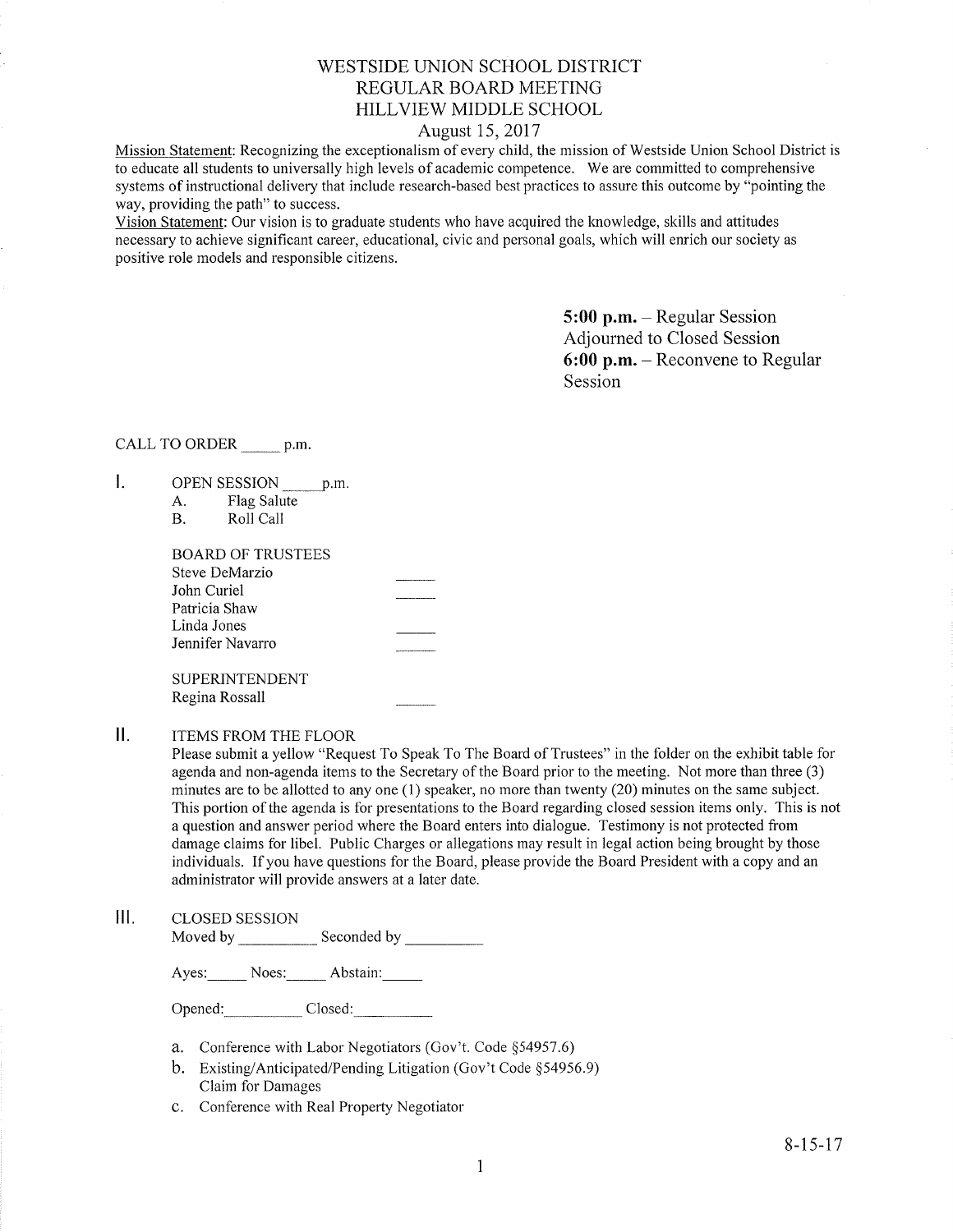- d. Public Employee Discipline/Dismissal/Release/Appointment (Gov't Code §54957)
- e. Pupil Personnel (Ed Code 35146 and 48918)
- IV RECONVENE TO OPEN SESSION AT p.m.
- V. REPORT OF CLOSED SESSION ACTION
- VI PRESENTATIONS None
- vil HEARING SESSION/STAFF REPORTS
	- A. Board Comments
	- B. Staff Reports
		- 1. Assistant Superintendent Administrative Services
		- 2. Assistant Superintendent Educational Services
		- 3. Deputy Superintendent
		- 4. Superintendent

#### VIII. PERSONAL APPEARANCES

- A. Westside Union Teachers Association Representatives
- B. California School Employees Association Representatives
- C. Parent Teacher Association Representatives
- D. West Antelope Valley Educational Foundation Representatives
- $IX.$ ITEMS FROM THE FLOOR

Please submit a yellow "Request To Speak To The Board of Trustees" in the folder on the exhibit table for agenda and non-agenda items to the Secretary of the Board prior to the meeting. Not more than three (3) minutes are to be allotted to any one (1) speaker, no more than twenty (20) minutes on the same subject. This is not a question and answer period where the Board enters into dialogue. Testimony is not protected from damage claims for libel. Public Charges or allegations may result in legal action being brought by those individuals. If you have questions for the Board, please provide the Board President with a copy and an administrator will provide answers at a later date.

 $X_{1}$ PUBLIC HEARING None

#### $X<sub>L</sub>$ BUSINESS SESSION

A. Organizational/Governance

1. Agenda

Goal #

Iteml

Moved by Seconded by Seconded by Seconded by Seconded by Seconded by Seconded by Seconded by Seconded by Seconded by Seconded by Seconded by Seconded by Seconded by Seconded by Seconded by Seconded by Seconded by Seconded To approve the Agenda of the Regular Meeting of

August 15,2011

Ayes: Noes: Abstain:

Actions proposed for the Consent Calendar, are items with adopted policies and approved practices of the District and are deemed routine in nature. They will be acted upon in one motion, without discussions, unless members of the Board request an item's removal. The item will then be removed from the motion to approve and after the approval of the consent agenda the itern(s) will be heard. Items  $2a - 2e$  Goal #

8-15-17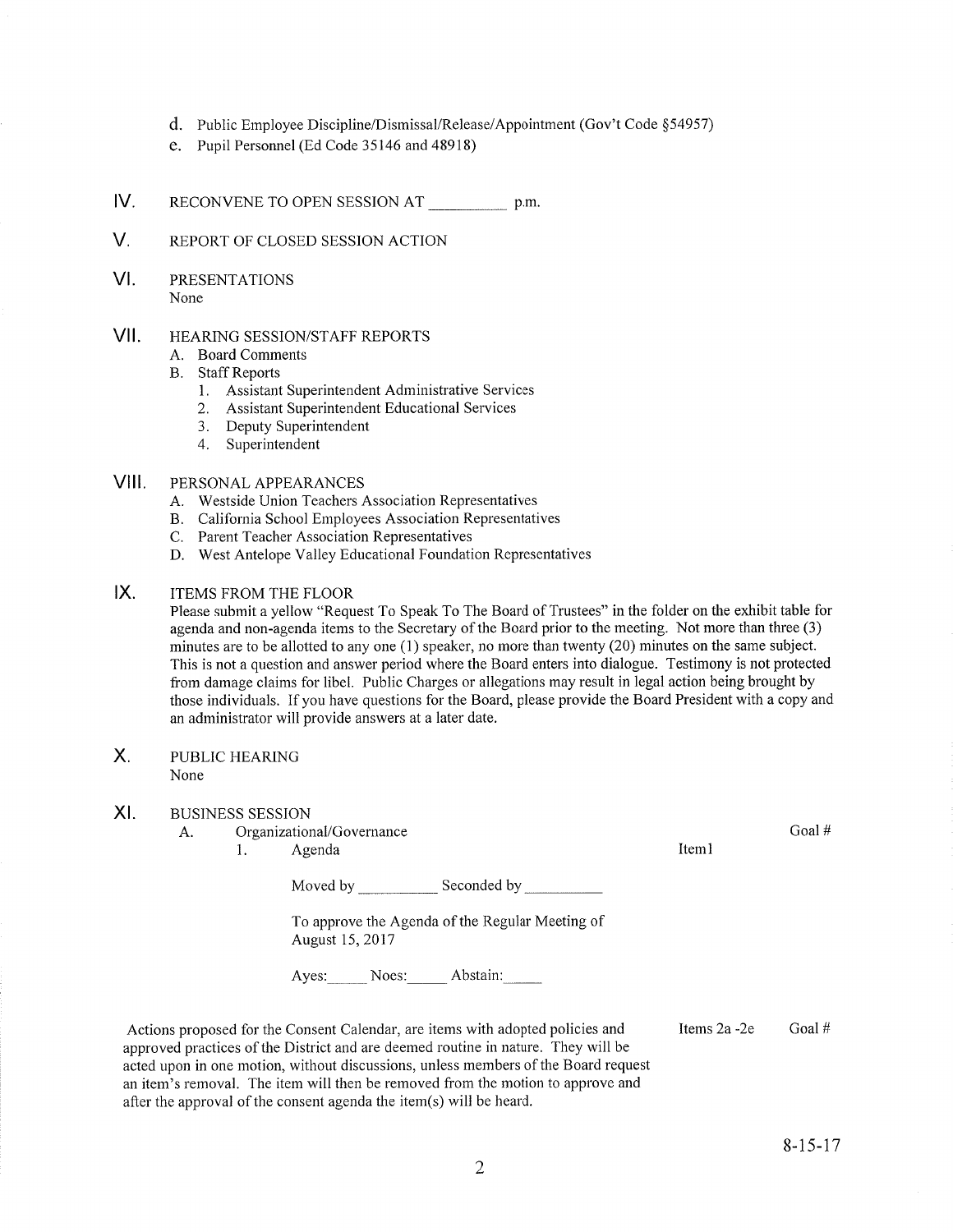| 2. | Consent<br>Minutes of the Regular Meeting on August 1, 2017<br>a.<br>Personnel Report<br>b.<br>Purchase Orders<br>$c_{\cdot}$<br>Consultant/Contract Schedule<br>d.<br>Conference/Workshop Schedule<br>e.                                                                                                                                                                                                                                |        |
|----|------------------------------------------------------------------------------------------------------------------------------------------------------------------------------------------------------------------------------------------------------------------------------------------------------------------------------------------------------------------------------------------------------------------------------------------|--------|
|    |                                                                                                                                                                                                                                                                                                                                                                                                                                          |        |
|    | Approval of the Consent Items as presented.                                                                                                                                                                                                                                                                                                                                                                                              |        |
|    | Ayes: Noes: Abstain:                                                                                                                                                                                                                                                                                                                                                                                                                     |        |
| 3. | Revised Conflict of Interest code                                                                                                                                                                                                                                                                                                                                                                                                        | Item 3 |
|    |                                                                                                                                                                                                                                                                                                                                                                                                                                          |        |
|    | Approval of the revised Conflict of Interest Code                                                                                                                                                                                                                                                                                                                                                                                        |        |
|    | Ayes: Noes: Abstain:                                                                                                                                                                                                                                                                                                                                                                                                                     |        |
| 4. | Inter District Transfer Agreement between Westside<br>Union School District and Keppel Union School District                                                                                                                                                                                                                                                                                                                             | Item 4 |
|    |                                                                                                                                                                                                                                                                                                                                                                                                                                          |        |
|    | Approval of the Inter District Transfer Agreement between<br>Westside Union School District and Keppel Union School<br>District                                                                                                                                                                                                                                                                                                          |        |
|    | Ayes: Noes: Abstain:                                                                                                                                                                                                                                                                                                                                                                                                                     |        |
| 5. | Discussion Item<br>• Governance                                                                                                                                                                                                                                                                                                                                                                                                          | Item 5 |
| 6. | <b>Educational Services</b><br>Revised Board Policies, Administrative Regulations and<br>Exhibit<br>BP/AR/E 0520.2, Title I Program Improvement<br>$\bullet$<br>Schools<br>BP/AR 0520.3. title I Program Improvement Districts<br>BP 5131.62, Tobacco<br>٠<br>BP/AR 5121, Grades/Evaluation of Student<br>٠<br>Achievement<br>AR 6158, Independent Study<br>BP/AR 6164.41, Children with Disabilities Enrolled<br>٠<br>in Private School | Item 6 |
|    | BP 6179, Supplemental Instruction                                                                                                                                                                                                                                                                                                                                                                                                        |        |
|    | Moved by<br>Seconded by _______                                                                                                                                                                                                                                                                                                                                                                                                          |        |

B.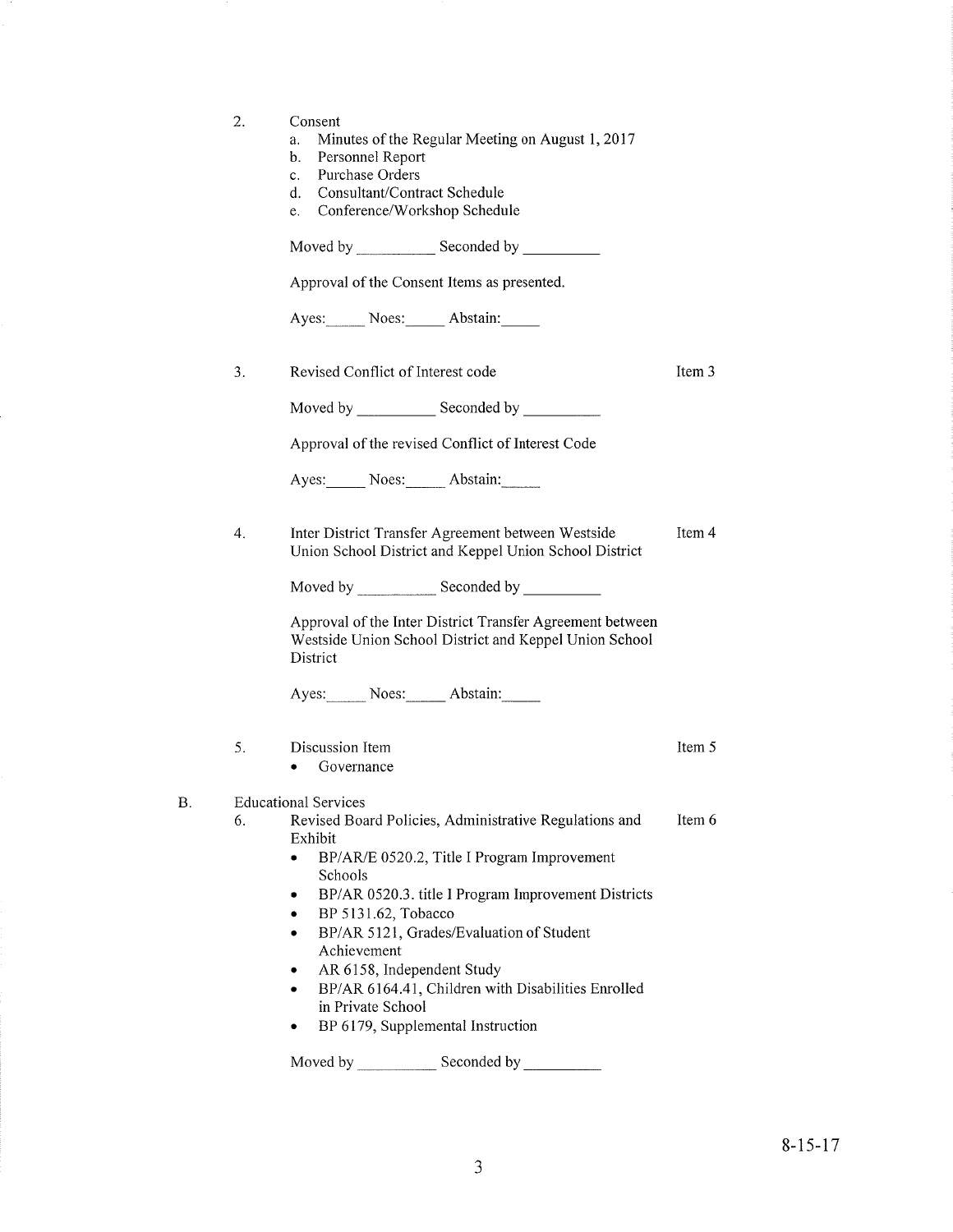| Approval of the second and second and reading of the   |
|--------------------------------------------------------|
| revised Board Policies, Administrative Regulations and |
| Exhibits                                               |

Ayes: Noes: Abstain:

| Personnel |
|-----------|
|           |

7. Provisional Intern Permits (PIP) Item 7

Item 8

Goal#

Item 9

Moved by Seconded by Seconded by Seconded by Seconded by Seconded by Seconded by Seconded by Seconded by Seconded by Seconded by Seconded by Seconded by Seconded by Seconded by Seconded by Seconded by Seconded by Seconded

Approval of the Provisional Intern Permits (PIP)

Ayes: Noes: Abstain:

8. Variable Term Waivers

Moved bv Seconded by

Approval of the Variable Term Waivers

Ayes: Noes: Abstain:

9. Short Term Staffing Permits

Moved by \_\_\_\_\_\_\_\_\_\_\_\_\_ Seconded by \_\_

Approval of the Short Term Staffing Permits (STSP)

Ayes: Noes: Abstain:

### D. Business

Notice of Completion: Dimension Data for Low-voltage and Information Technology Equipment, Supplies and Related Services for Phase 1 of the Cottonwood E lementary School Modernization Item 10 4A 10.

Moved by Seconded by Seconded by Seconded by Seconded by Seconded by Seconded by Seconded by Seconded by Seconded by Seconded by Seconded by Seconded by Seconded by Seconded by Seconded by Seconded by Seconded by Seconded

Approval of the Notice of Completion: Dimension Data for Low-voltage and Information Technology Equipment, Supplies and Related Services for Phase 1 of the Cottonwood Elementary School Modernization

Ayes: Noes: Abstain:

11. 21<sup>st</sup> Century Districtwide Network Upgrade, Physical Security Change Order No. 3 to Dimension Data Item 11

Moved by \_\_\_\_\_\_\_\_\_\_\_\_\_\_Seconded by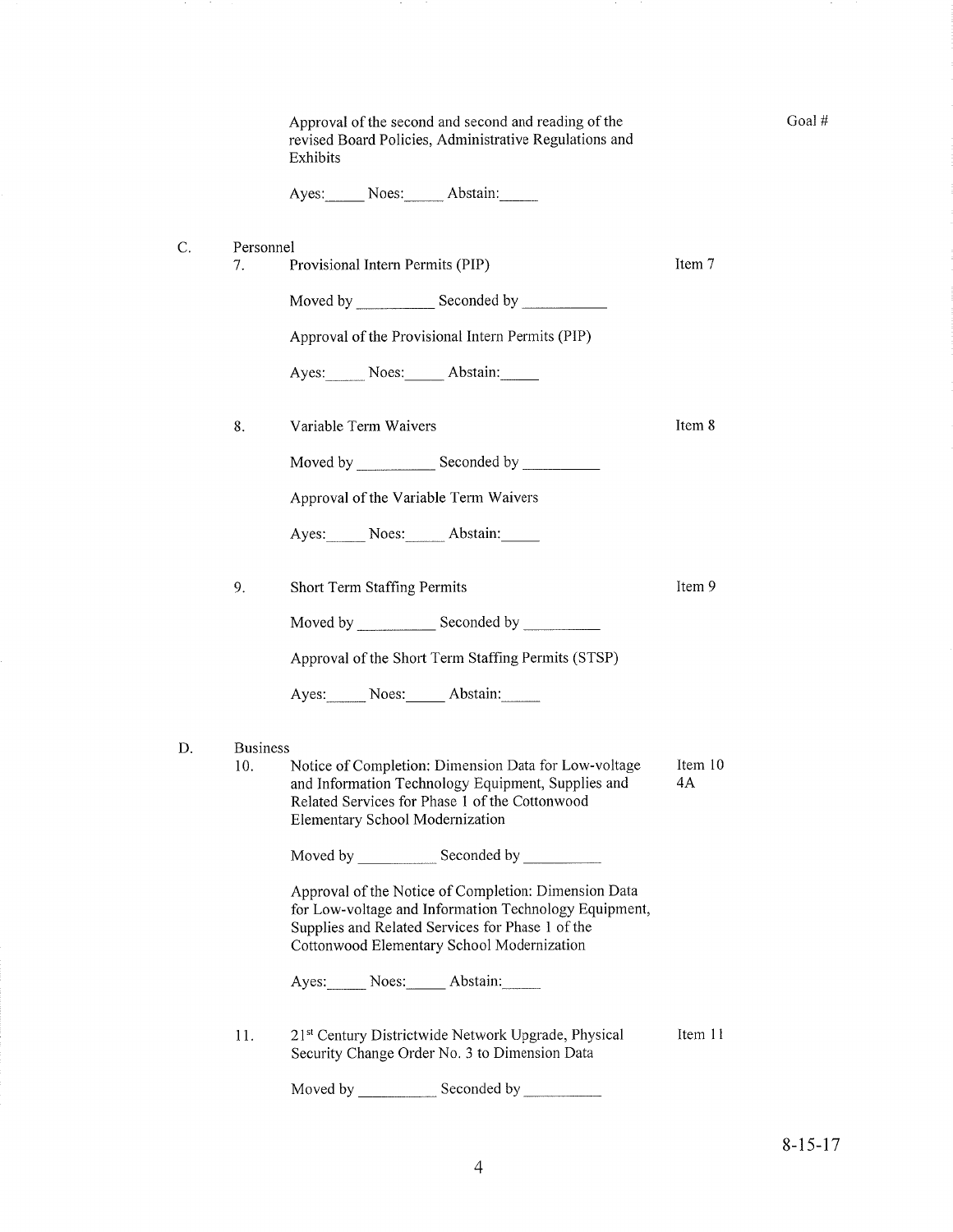Approval to 21<sup>st</sup> Century Districtwide Network Upgrade, Physical Security Change Order No. 3 to Dimension Data

Ayes: Noes: Abstain:

# XII. INFORMATION SESSION

- A. Items From The Floor Continued<br>B. Dates to Remember:
- - 1. Regular Meeting on September 5,2017
- 2. Regular Meeting on September 19,2017 C. Board Comments Continued
- 
- XIII. NEW BUSINESS Future Board Meeting Items
- XIV. CLOSED SESSION - Continued
- XV. RECONVENE TO OPEN SESSION at p.m.
- XVI. REPORT OF CLOSED SESSION ACTION

### XVII ADJOURNMENT

There being no further business to come before the Board, the regular meeting of August 15, 2017, is adjourned at p.m. by the Board President.

In compliance with the Americans with Disabilities Act, if you need special assistance to access the Board meeting room or to otherwise parlicipate at this meeting, including auxiliary aids or services, please contact Tonya Williams at (661) 722-0116. Notifrcation at least 48 hours prior to the meeting will enable the District to make reasonable arrangements to ensure accessibility to the Board meeting room.

Any writings or documents that are public records and are provided to a majority of the governing board regarding an open session item on this agenda will be made available for public inspection on the District Web Site, www.westside.k12.ca.us or in the District Office located at 41914 50<sup>th</sup> St. West, Quartz Hill, CA 93536 during normal business hours  $(8:00$  a.m.  $-4:00$  p.m.).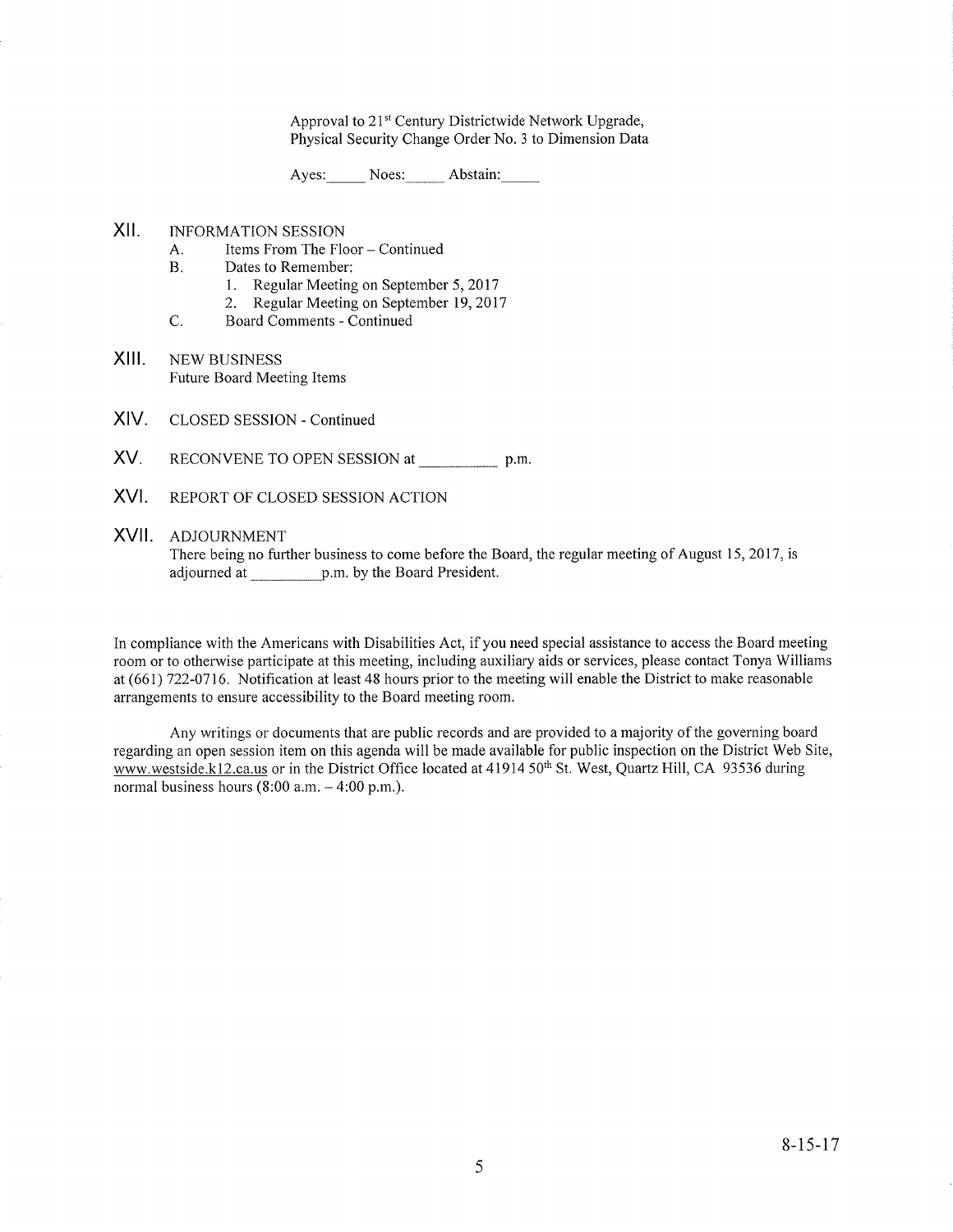# Core Beliefs and Board Goals 2017-2018

# The District uses data to create a learning-oriented culture for both staff and students which defïnes success in terms of improvement and progress.

#### 1 WE BELIEVE THAT OUR TEACHERS AND STAFF ARE OUR MOST VALUABLE ASSETS AND RESOURCES

2. WE OPERATE WITH TRANSPARENCY, TRUST AND INTEGRITY, GOVERNING IN A DIGNIFIED, PROFESSIONAL MANNER, TREATING EVERYONE WITH CIVILITY AND **RESPECT** 

### WE ARE ABSOLUTELY COMMITTED TO PROVIDING A SAFE, DISTINGUISHED AND ENGAGING LEARNING ENVIRONMENT THAT ENSURES ALL STUDENTS LEARN TO THEIR HIGHEST POTENTIAL  $3<sub>l</sub>$

- $\odot$  A. Build the capacity of board and district staff in developing and monitoring data related to goals and priorities specifically in the area of cultural responsiveness and educational equity
- B. A key concern and priority for this goveming board is improving the accuracy and consistency of grading which should measure what students know, as they play a crucial role in every aspect of students' academic lives and future lives as global citizens. Areas of concern are: 1) Grades reflect progressive and mastery of content. 2) They are predictable and understood by parents and third parties. 3) That non-academic factors are graded separately. 4) The system adopted is not overwhelming for teachers. èp
	- \* Annual Report by Educational Services

### WE ARE ABSOLUTELY COMMITTED TO PROVIDING THE NECESSARY FACILITIES TO MEET THE HOUSING AND EDUCATION NEEDS OF OUR CHANGING STUDENT POPULATION AND A VISION THAT PROMOTES AND SUPPORTS THEIR FUTURE 4

- èp A. Continue the Cottonwood Elementary School modernization
- ôp B. Receive annual updates to the District's Facilities Master Plan while exploring and securing options to finance the plan.
- è" C. Continue to implement sustainable clean energy programs that promote the long-term wellbeing of both the District's finances and the environment.

\* Annual Report by Business Services

### WE ARE FISCALLY TRUSTWORTHY AND DEDICATED TO RESPONSIBLE FINANCIAL ACCOUNTABILITY 5

#### WE BELIEVE IN AND PROMOTE PARENT AND COMMUNITY INVOLVEMENT IN WESTSIDE UNION SCHOOL DISTRICT 6.

èp Goal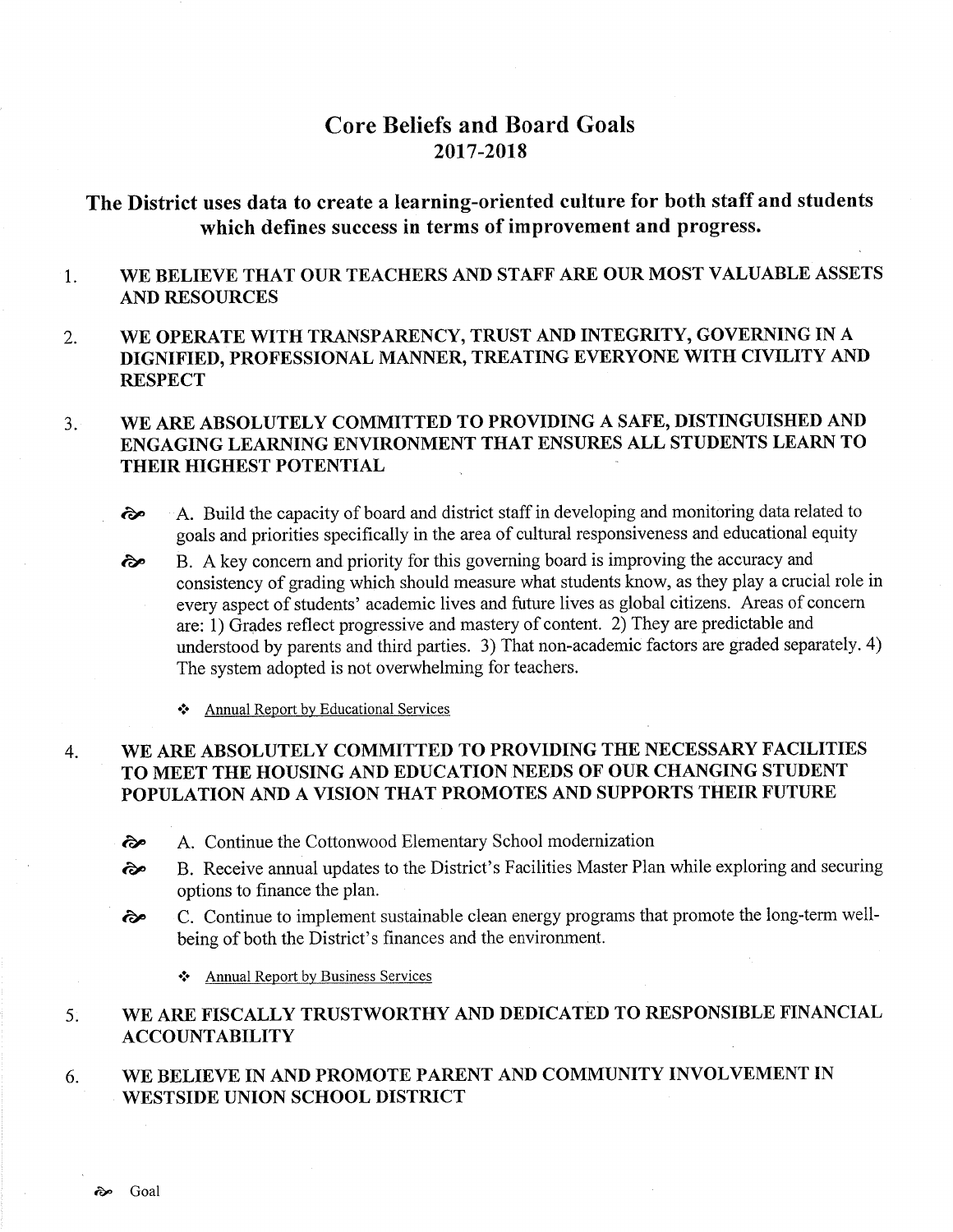# <sup>2017</sup>-2018 Board Expectations

# The District uses data to create a learning-oriented culture for both staff and students which defines success in terms of improvement and progress.

## 1. WE BELIEVE THAT OUR TEACHERS AND STAFF ARE OUR MOST VALUABLE ASSETS AND RESOURCES

### EXPECTATIONS:

- a. Provide staff development to enable employees in a job classifications to maintain and improve their skills to meet stated goals of the Board to meet the needs of students. Continuously monitor and re-evaluate formula-driven staffing levels that adequately address student ratios and campus needs for all classifications of employees (classified, certificated, confidential, and administration)
- b. Maintain and monitor administrative training programs to enable existing staff to become administrators or to increase the skills of current administrators to assume increasing levels of responsibility in the future as well as immediately assisting with the reduction of attendance issues, traffic safefy and student discipline at all school sites. Create programs that enable classified employees who want to become teachers to obtain the necessary information to do so, and work with the CSEA Board to make sure members know about contractual benefits available when taking college classes. As grants become available to help classified employees become teachers, apply for any for which the District is eligible.
- c. Provide ongoing recognition for school achievement, program development, i.e., California Gold Ribbon, Golden Bell, Employee of the Year, and Program Innovation: Joe Walker STEALTH, Gregg Anderson Academy, The IDEA Academy at Cottonwood, Westside Academy and Hillview 6th Grade Academy
- d. Continue a long-term plan to provide total compensation for all positions within the district that is competitive with the swrounding Antelope Valley elementary school districts
- e. Provide ongoing training to ensure a safe work place for all employees
- f. As funds are available revenues will be placed in a separate account to pay for long term postemployment benefits
	- a. a.  $d \& e$  Annual Report by Human Resources<br>b. b  $\& c$  Annual Report from Superintendent<br>c. f Annual Report by Business Services
	-
	-

# 2. WE OPERATE WITH TRANSPARENCY, TRUST AND INTEGRITY, GOVERNING IN A DIGNIFIED, PROFESSIONAL MANNER, TREATING EVERYONE WITH CIVILITY AND RESPECT

### EXPECTATIONS

a. Continue to improve the knowledge level of trustees through ongoing training, participation in political actions that influence improved funding and legislation for educational programs, and programs of independent study. All Board Members will attend the CSBA Annual Education Conference, with a report of sessions attended at a future Board Meeting, and receive a Masters in Governance certification

- b. The board will initiate the annual process for self-evaluation in June
- c. Annually set objectives to meet the goals of the district in June
- d. Continue to improve working relationship with employee unions to enable communications that enhance the overall well-being of the district including all employees
- e. A public-friendly version of the three major budget reports of the year shall be posted on the website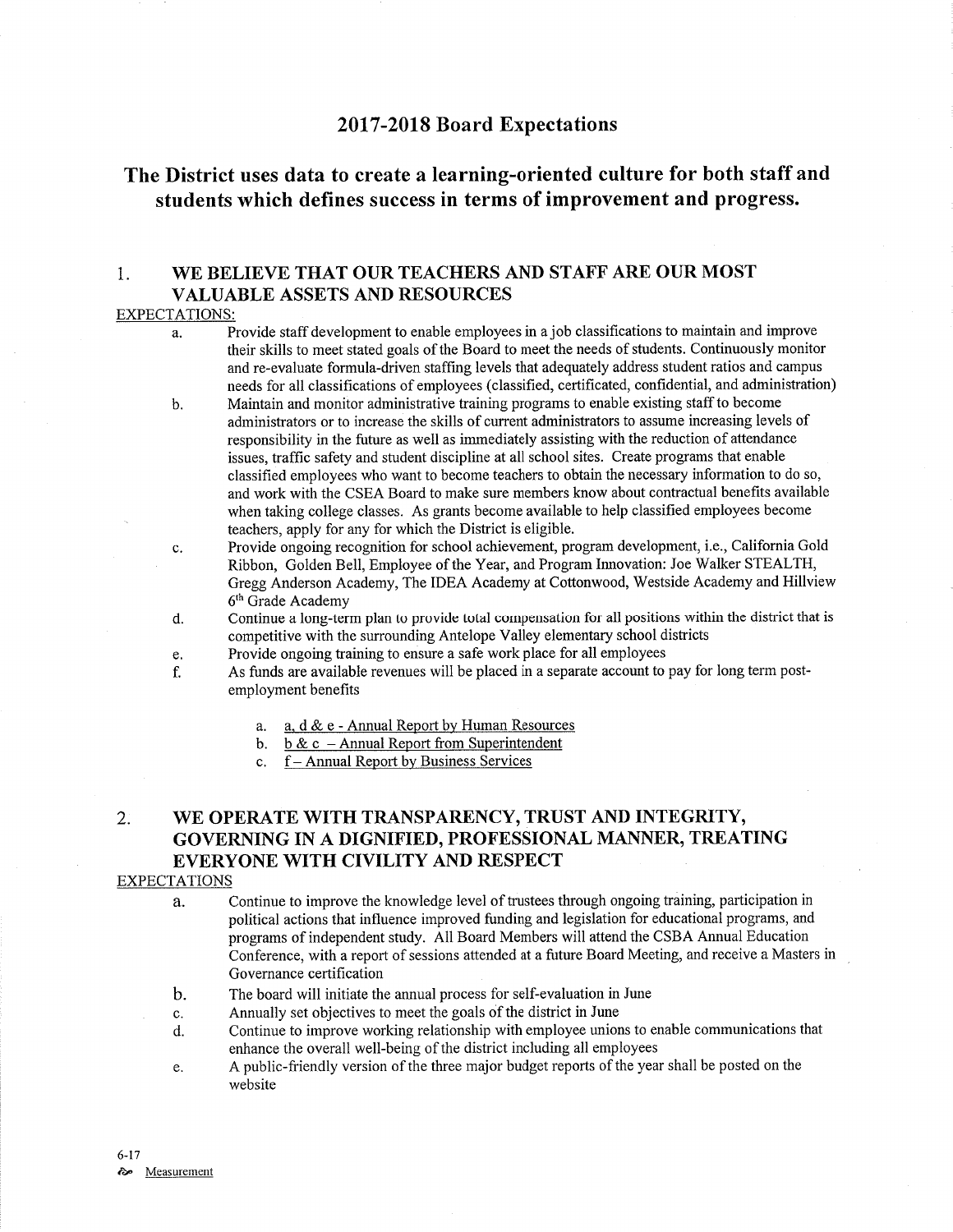## 3. WE ARE ABSOLUTELY COMMITTED TO PROVIDING A SAFE, DISTINGUISHED AND ENGAGING LEARNING ENVIRONMENT THAT ENSURES ALL STUDENTS LEARN TO THEIR HIGHEST POTENTIAL EXPECTATIONS:

- a. Staff will monitor comprehensive plans for improving student achievement including the Local Control Accountabilify Plan (LCAP) and the Comprehensive Safety Plans including the sections related to student discipline.
- b. All students will receive rigorous and effective instruction, support and intervention that afford equitable access to a high quality educational experience in an environment that nurtures critical thinking, communication, collaboration, creativity and social responsibility.
- c. Teachers will use research-based best practices to design and deliver instruction, which addresses the knowledge, concepts and skills outlined in the State Standards. Teachers will design lessons that actively engage the minds of all learners with that which is to be learned. Leaming objectives that describe what students will be able to do successfully and independently at the end of each lesson will be clearly articulated. Formative assessment will be used to guide and inform instruction. Summative assessment will be used to measure student learning.
- d. Professional Development will be aligned to improve student outcomes. Data will be collected to substantiate growth in student achievement.

# 4. WE ARE ABSOLUTELY COMMITTED TO PROVIDING THE NECESSARY FACILITIES TO MEET THE HOUSING AND EDUCATION NEEDS OF OUR CHANGING STUDENT POPULATION AND A VISION THAT PROMOTES AND SUPPORTS THEIR FUTURE

### EXPECTATION

a. Monitor and maintain high-quality information technology systems throughout the District

# 5. WE ARE FISCALLY TRUSTWORTHY AND DEDICATED TO RESPONSIBLE FINANCIAL ACCOUNTABILITY

### EXPECTATIONS:

- a. Continue to decrease encroachment of general funds by Special Education
- b. Continue to update and implement the adopted Technology Plan
- c. Continue to increase operational efficiency
- d. Citizens Oversight Committee will hold required meetings
- e. Set budget priorities based on the goals of the District
- f. Support and retain partnerships that have a mutual prioriry to maximize the available dollars for
- improving programs for students<br>Maintain student Average Daily Attendance to exceed 96% percent.
- g. Maintain student Average Daily Attendance to exceed 96% percent.<br>h. Senior Staff to hold twice-yearly fiscal status updates at employee work locations in order to educate and inform our stakeholders
- i. Maintain a financially responsible, positive District budget for the current year and two out years in order to preserve Westside's financial solvency, educational programs and the continued payment of employee salaries.
	- èp <sup>g</sup> Annual ADA Report by Business Services
	- $\sim a, b, c, d, e, f, h \& i Budget \text{Presentations by Business Services}$